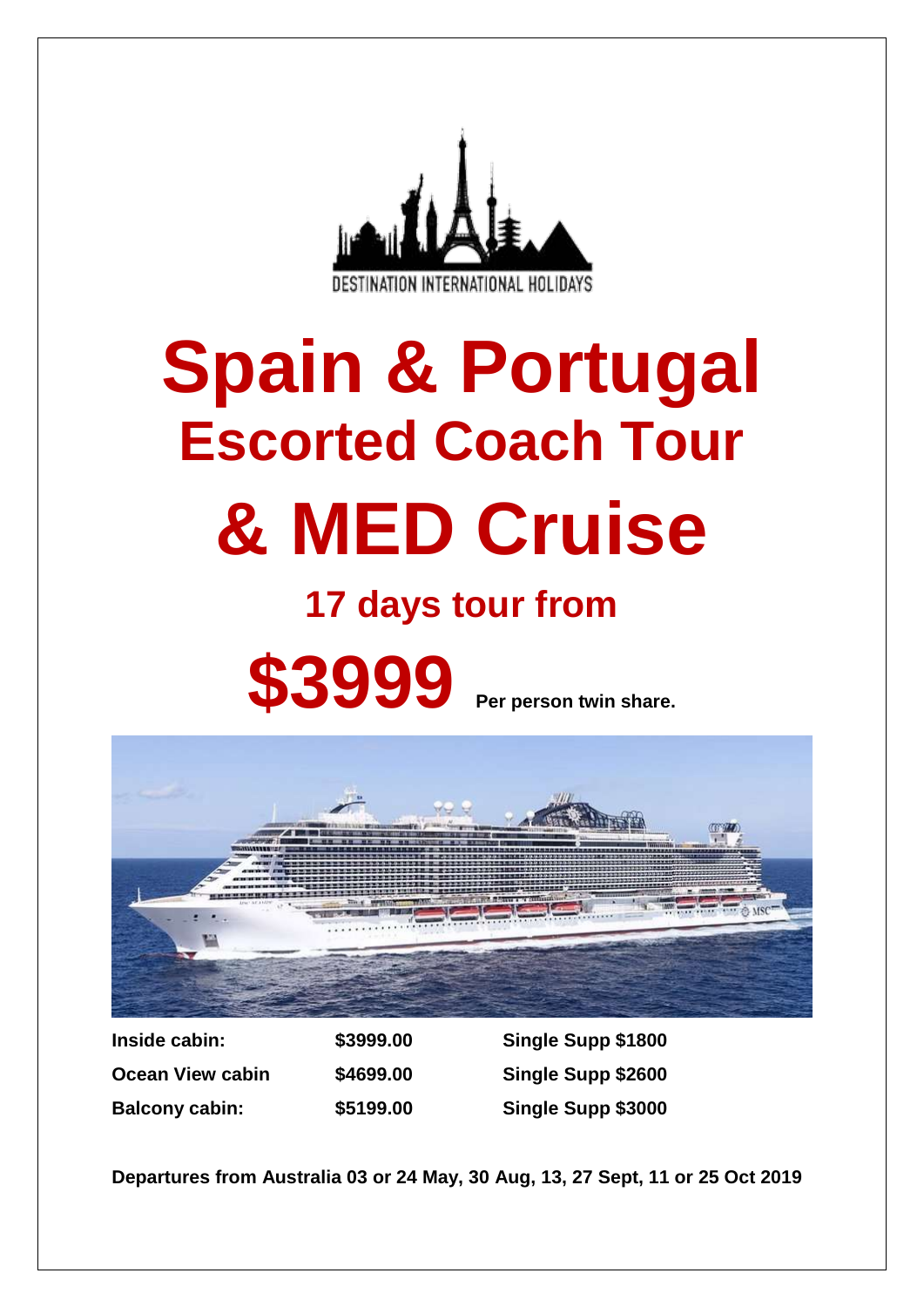# Escorted Package Includes

- Return economy airfares from ALL Australian Capital Cities to Madrid and Barcelona.
- Extra \$200 per person from Darin and Hobart. 15 nights accommodations
	- o 8 nights centrally located hotels in Spain and Portugal
	- o 7 nights MSC SEAVIEW Mediterranean Cruise ex Barcelona.
- 33 meals: 15 breakfasts, 7 lunches, 11 dinners.
- Sightseeing per itinerary in modern air-conditioned motor coach
- Services of English-speaking tour manager throughout
- Services of local guides in all major cities
- Entrance fees per itinerary
- Comfortable wireless earphones for enhanced touring

# **TOUR ITINERARY**

Day 1: Depart Australia.

Day 2: Arrive Barcelona.

Arrive in Barcelona Spain and catch a taxi to the cruise port to check in for your 7 nights MSC Seaview cruise of the Mediterranean.

| <b>DAY</b>     | <b>DATE</b>               | <b>PORT</b>                               | <b>ARRIVAL</b> | <b>DEPARTURE</b> |
|----------------|---------------------------|-------------------------------------------|----------------|------------------|
| $\overline{2}$ | Saturday, 07 Sep<br>2019  | <b>Barcelona, Spain</b>                   |                | 18:00            |
| 3              | Sunday, 08 Sep<br>2019    | <b>Ajaccio, France</b>                    | 12:00          | 19:00            |
| $\overline{4}$ | Monday, 09 Sep<br>2019    | Genoa, Italy                              | 07:00          | 18:00            |
| 5              | Tuesday, 10 Sep<br>2019   | La Spezia, Italy                          | 07:00          | 18:00            |
| 6              | Wednesday, 11 Sep<br>2019 | Civitavecchia, Italy                      | 07:00          | 18:00            |
| $\overline{7}$ | Thursday, 12 Sep<br>2019  | <b>Cannes, France</b>                     | 09:00          | 18:00            |
| 9              | Friday, 13 Sep 2019       | <u>Palma de Mallorca,</u><br><b>Spain</b> | 14:00          | 23:00            |
| 9              | Saturday, 14 Sep<br>2019  | <b>Barcelona, Spain</b>                   | 08:00          |                  |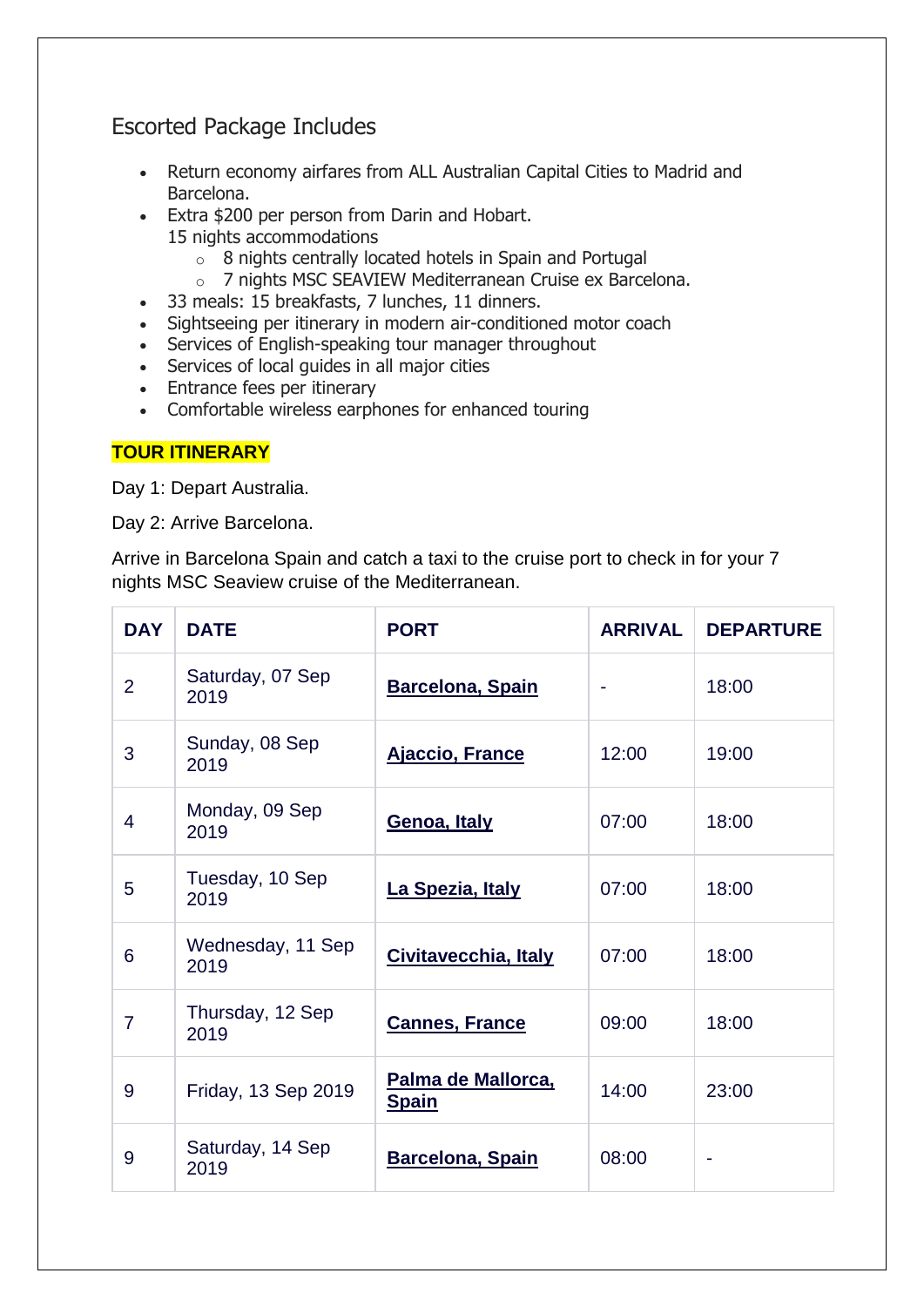# DAY 9: Bareclona to Madrid



Once your cruise arrives back in Barcelona please catch a train to Madrid where we will start your 9 day coach tour of Spain and Portugal! On arrival in Madrid, make your way to the hotel to meet up with your tour leader and the other travellers in the tour group. Depending on your arrival time, you may have time to explore Madrid, or alternatively relax in the comforts of the hotel. This evening, you will get your first taste of Spain with dinner included, giving you a great opportunity to meet the other travellers in the group.

# DAY 10: Toledo - Granada



This morning, we leave Madrid and head to the UNESCO World Heritage town of Toledo. You are sure to fall in love with this charming medieval town, with its Gothic architecture and its impressive Cathedral. The tour continues south to the Moorish city of Granada. This afternoon, your tour leader will take you on an orientation tour to give you a great insight into this beautiful region of Spain.

# DAY 11: Ronda - Seville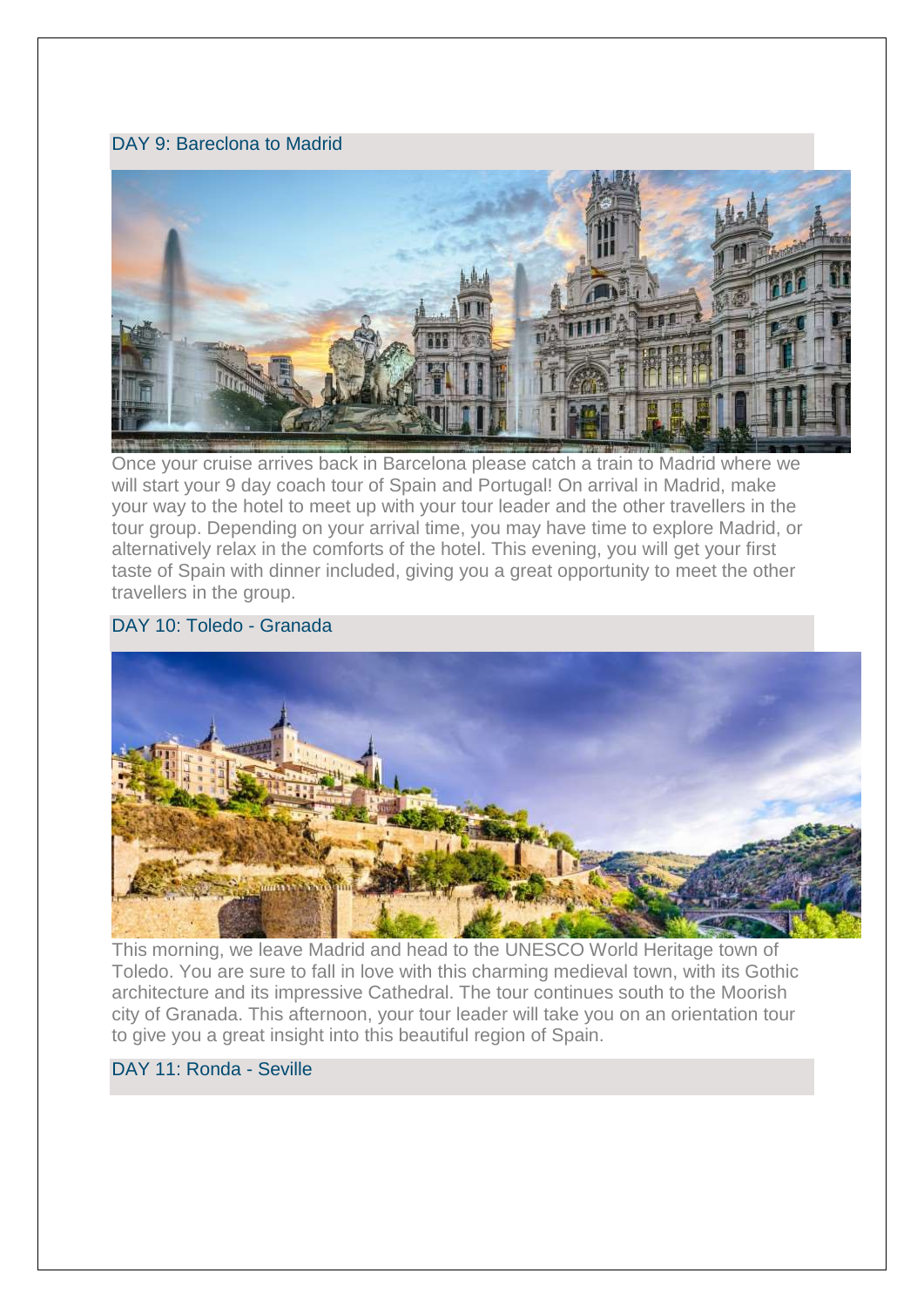

Sit back and relax, as we take you on a journey through Andalusia. This area is famous for Flamenco, tapas, matadors and bullfighting. Our first stop is Ronda, which is famous for its 'Puente Nuevo' (New Bridge) that divides the city and offers dramatic views of the surrounding countryside. Once you have explored Ronda, we head to Seville for a two night stay in a comfortable hotel. You will have time to freshen up before heading out to see the old town and many other sights on an included walking tour of the city with a local guide. Seville is known as the home of tapas, and this evening we will enjoy an included dinner of delicious tapas dishes.

# DAY 12: Seville - Free day



Legend has it that Seville was founded by Hercules, and it has certainly had a colourful history it was named Hispalis by the Romans and Isbiliya by the Moors. With a full free day, you will have all the time in the world to explore this beautiful and pleasingly compact city. Seville is famous for its flamenco, tapas bars and orange bars. The cobbled streets of the old town make for a pleasing morning stroll, while in the afternoon you may wish to visit the Metropol Parasol for amazing views, the palaces of Alcázar Casa de Pilatos or the Museum of Flamenco.

# DAY 13: Algarve - Lisbon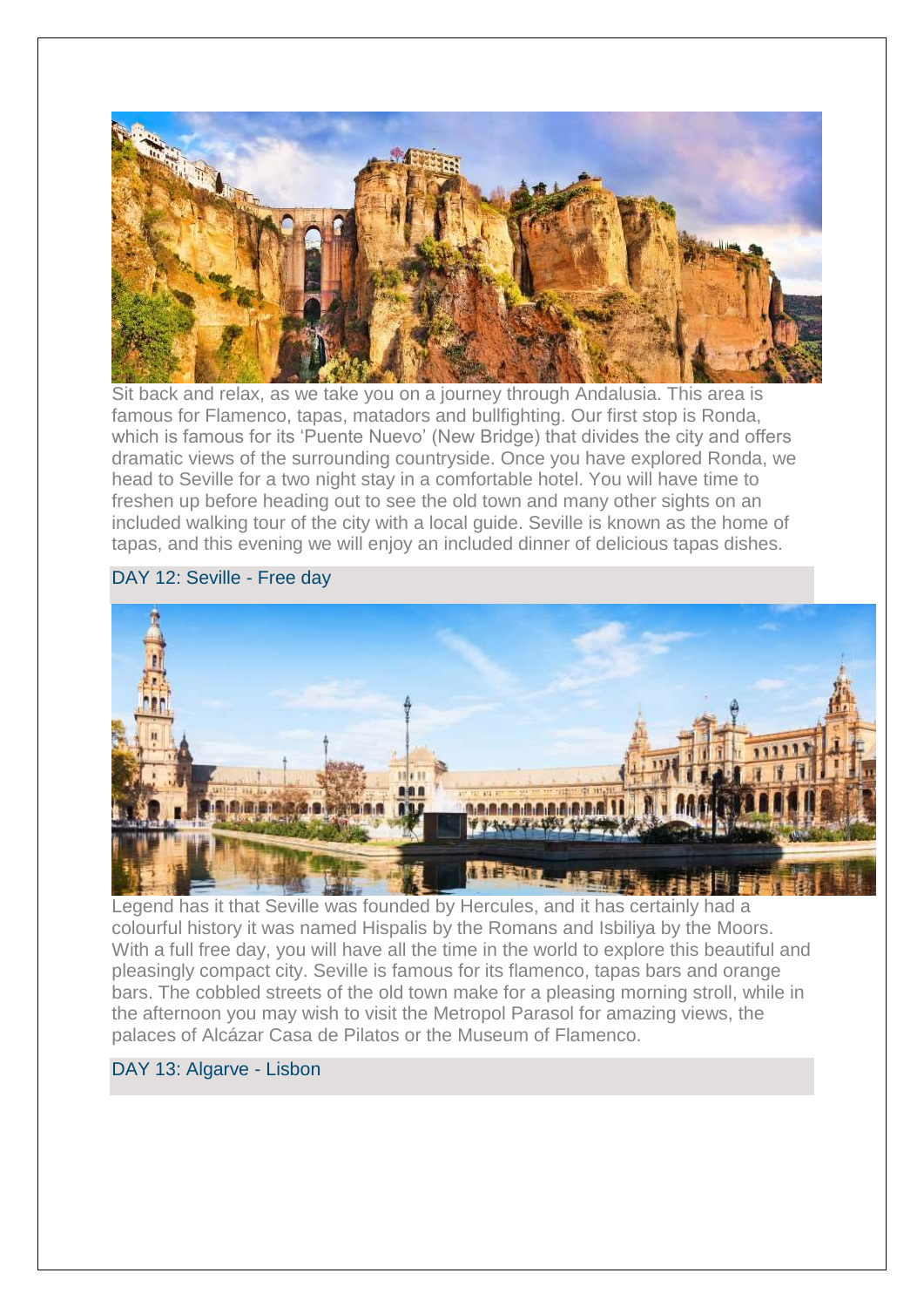

Today we travel to Lisbon, Portugal! Watch the countryside glide past from the comfort of the Expat Explore coach. Upon arrival in Lisbon we take you on an orientation tour of the capital, from the imposing Sao Jorge Castle to the pastel colours of the old town, Lisbon has it all.





Today is your free day to explore Lisbon on your own. See Lisbon's landmarks, including the Monument to the Discoveries and the Belém Tower or discover the hill top district of Bairro Alto, with dozens of restaurants and bars lining the narrow streets and lots to see and do. Fado music is unique to Portugal, and is arguably the oldest urban folk music in the world - you are sure to discover bars in this area playing this type of music.

# DAY 15: Obidos - Porto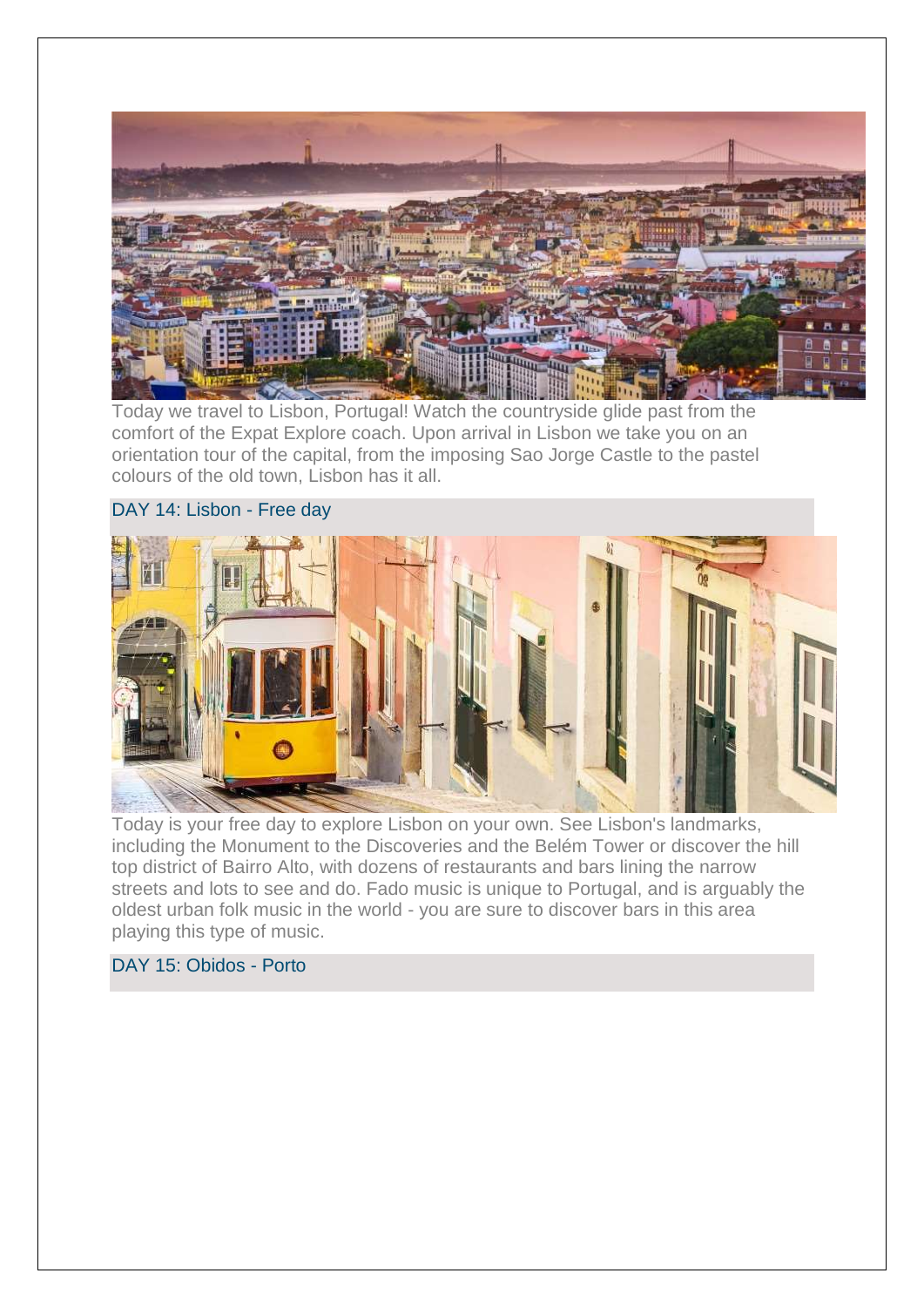

On our way to Porto this morning we'll stop off in Obidos, a classic fortified town with narrow cobbled streets, picturesque houses and an imposing hilltop castle. We continue our tour of Portugal and enter into Porto - the second largest city and one of the oldest European centres. Your tour leader will take you on a driving tour of Porto, where you will see Ponte deLuis - a stunning bridge which crosses the River Douro, the Clerigos Tower and many other famous landmarks. One of Portugal's famous exports is port wine, which is named after Porto, and you will have the opportunity to taste it this afternoon at the included Port tasting.

# DAY 16: Guarda - Salamanca



It is time to depart Portugal and travel back to Spain, as our journey today takes us through the countryside. This morning we make one more stop in Portugal before we arrive back in Spain. Guarda was founded in the 12th Century by King Sancho I, and much of the fortified towers and defensive walls he built survive to this day. Once we arrive into Salamanca, you will have time to freshen up at the hotel and enjoy some free time. We recommend you visit the old town and go up the Cathedral Bell Tower, which offers amazing panoramic views of the town and its surroundings. To cap off the evening we'll enjoy an included farewell dinner, offering three courses of delicious food from around the province of Salamanca.

# DAY 17: Avila - Madrid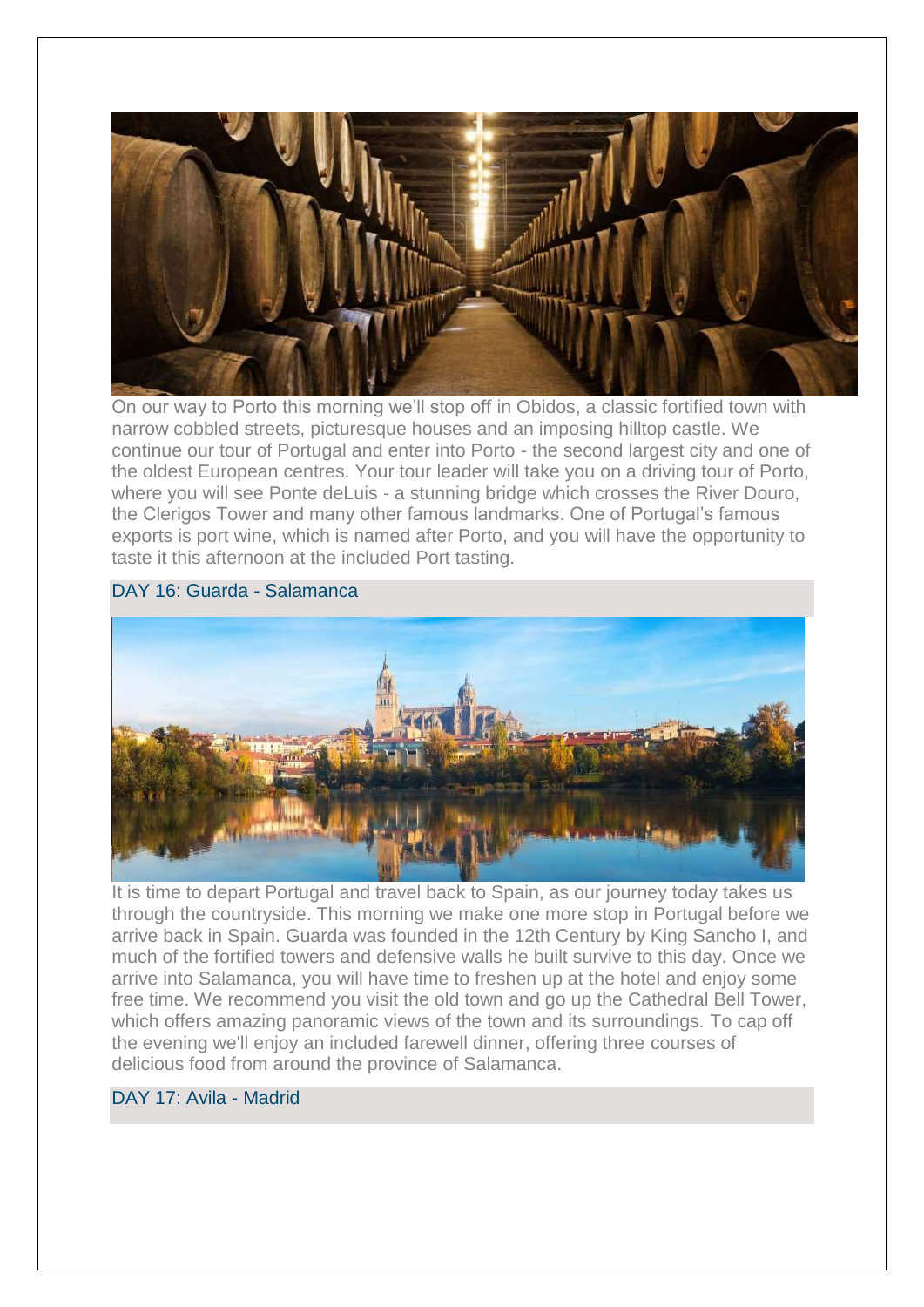

Today is the last day of your Spanish & Portuguese tour. This morning we depart Salamanca and travel to Avila, where we take a comfort stop. Avila is notable for its many Romanesque and Gothic churches, and the famous and incredibly well preserved medieval walls. We then continue onto the capital Madrid, where the tour will conclude in the afternoon.

Hotels:

| Madrid    | Elba Madrid Alcala     |
|-----------|------------------------|
| Granada   | Hotel Juan Miguel      |
| Seville   | Hotel Sevilla Macarena |
| Lisbon    | Hotel Roma, Lisboa     |
| Porto     | HF Ipanema Porto       |
| Salamanca | Gran Hotel Corona Sol  |



# **DESTINATION INTERNATIONAL HOLIDAYS BOOKING CONDITIONS**

**Please read this information prior to making your reservation**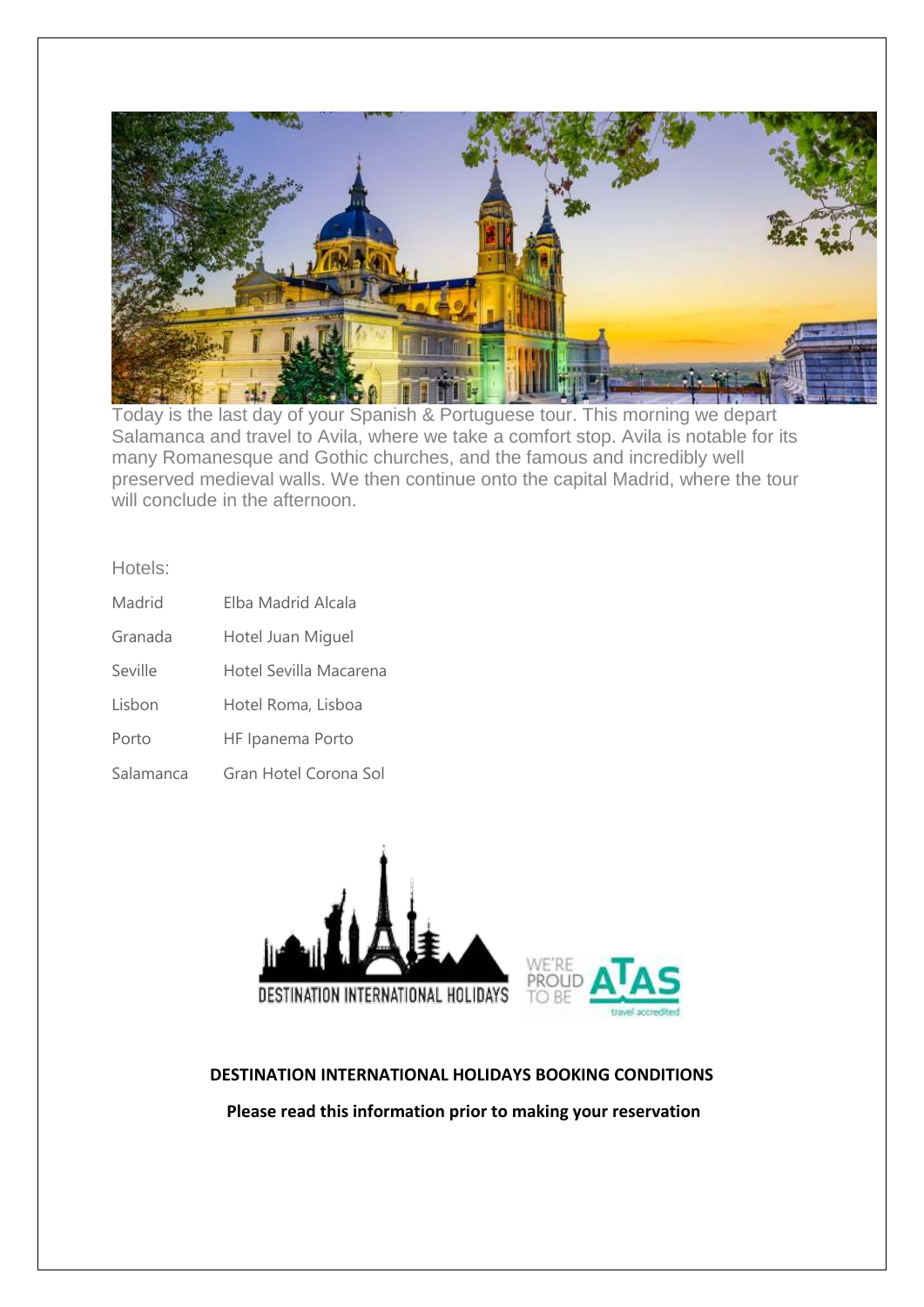#### **BROCHURE VALIDITY**

The information presented in our brochure is correct to the best of our knowledge, but is subject to change without notice. Changes can occur with respect to prices, itineraries, duration of holidays, service standards, tour content, airfares and schedules. This is out of our control. Please ensure you advise details of your requirements at the time of booking.

#### **GOODS AND SERVICES TAX (GST)**

The Australian GST does not apply to international travel. Any service fees, courier, cancellation and amendment fees are subject to GST. You will be charged GST where applicable.

#### **DEPOSIT**

A deposit is required to confirm your booking (varies depending on package booked). Receipt of deposit will be taken as an understanding by Destination International Holidays that the customer has checked their confirmed travel arrangements and has read and agreed to the terms and conditions.

#### **FINAL PAYMENT**

Payment in full must be made no less than 90 days before travel, unless required earlier by any supplier.

#### **PRICES**

All prices for our tours are advised in Australian Dollars (\$AUD). They are based on airfares, schedules and tariffs at the time of printing. Destination International Holidays reserves the right to vary the cost of the tour, taxes and airline prices if necessary by reason of currency fluctuation, cost increase, or airfare increase. All prices are subject to confirmation from local tour operators. Once full payment has been received by Destination International no surcharges in respect to currency fluctuations will be applied.

#### **ITINERARY CHANGES**

Destination International Holidays reserves the right to amend the itinerary for reasons such as service requirements, road or weather conditions or unforeseen circumstances. Where a change is of a significant nature, it will be advised to our customers in writing. Destination International Holidays reserves the right to substitute hotels, lodges, inns and camps with properties of similar standard

#### **AMENDMENT FEES**

Any deviation to packages advertised or quotes will incur a fee of \$150 per person.

Should you need to alter your confirmed reservations, there will be an automatic fee charged of \$150 per amendment or transaction, plus any new arrangements made. Additionally, there may be cancellation fees levied by the tour operator or fees may be applicable where arrangements have been pre-purchased. In addition, we charge

- \$50 per person for all airline seat reservations and baggage charges plus any airline fees.
- \$100 per person for all Tourist visa processing plus the cost for the visa fee.
- \$75 per person to reissue any travel documents lost in the mail.
- \$100 per person to process insurance claims when travel insurance has not been purchased from this office.

#### **CANCELLATIONS**

Cancellation fees will be levied relative to the amount of notice given as follows:

| Davs'<br><b>Notice</b> | 90 or more                              | 75-<br>90 | 65- | $65-1$ |
|------------------------|-----------------------------------------|-----------|-----|--------|
|                        | Loss of Deposit and 50% loss of<br>fare | 75%       | 85% | 100%   |

The above are Destination International Holidays cancellation fees. Airlines and Tour Operators may have additional fees. Transfer of a confirmed booking to another tour or departure date is deemed a cancellation of the original booking. There will be no refund for cancellation of unused services on or after commencement date. Please note that employees of any overseas suppliers are not authorised by Destination International Holidays to make any undertakings to our clients in respect of refunds or other matters.

#### **ACCOMMODATION**

There will be variations in the size, standard and presentation of rooms and facilities within the one hotel. This is beyond the control of Destination International Holidays.

#### **CLAIMS**

If you encounter any problems on your holiday, you should to try and solve it directly with the supplier whilst overseas. If it is not possible to do so please do so in writing within 30 days of completing your Destination International Holidays arrangements.